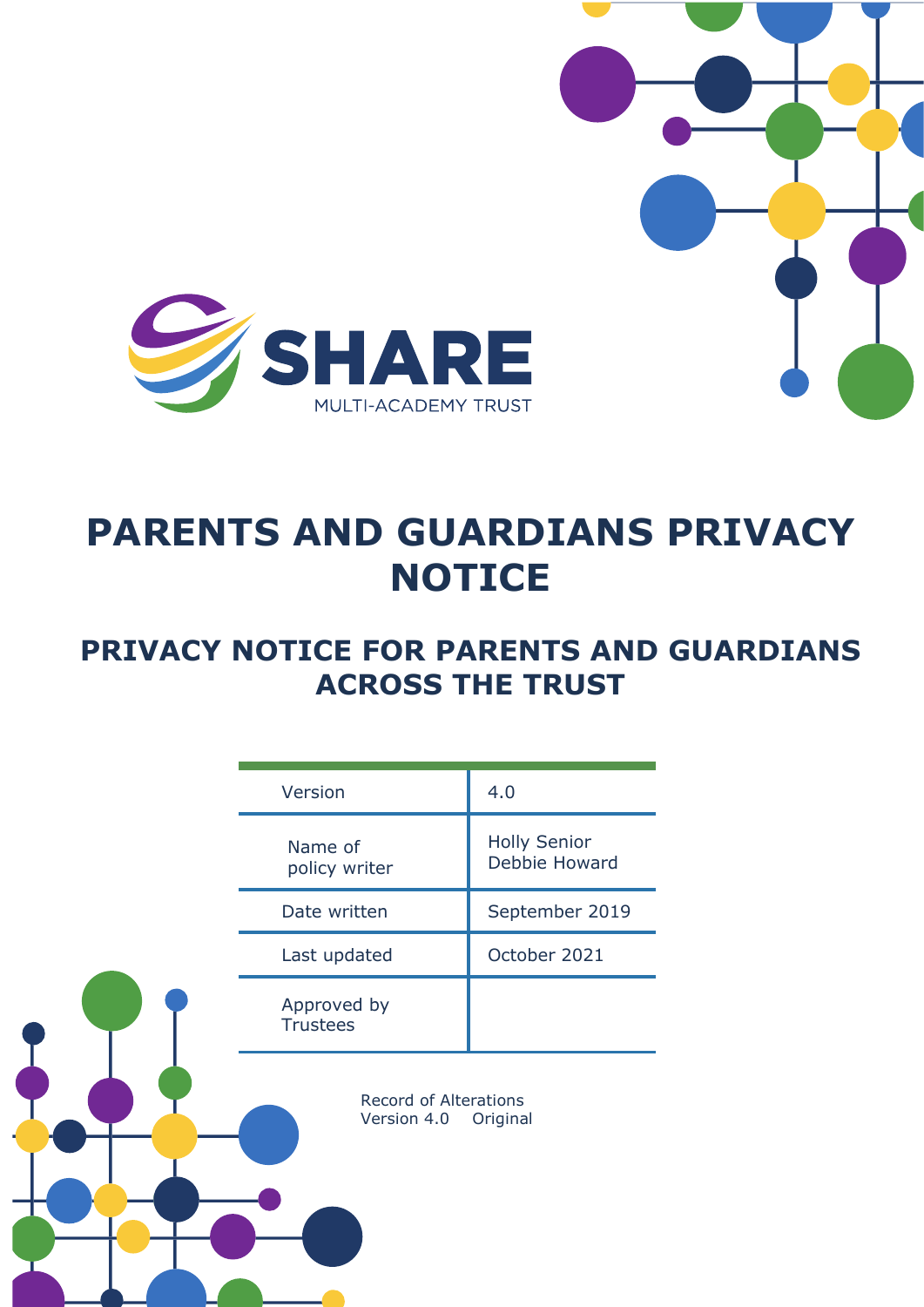

# **CONTENTS**

- 1. Overview
- 2. Legislation and guidance
- 3. Definitions and key terminology
- 4. Personal data we hold
- 5. Why we use this data
- 6. Lawful basis of processing
- 7. Collecting your information
- 8. How we store this data
- 9. How we share your data
- 10. How long we retain your data
- 11. How we erase your data
- 12. Your rights as a data subject
- 13. National Pupil Database
- 14. Youth Support Services
- 15. How to contact us
- 16. Complaints

Appendix A- Coronavirus (COVID-19) Additional data shared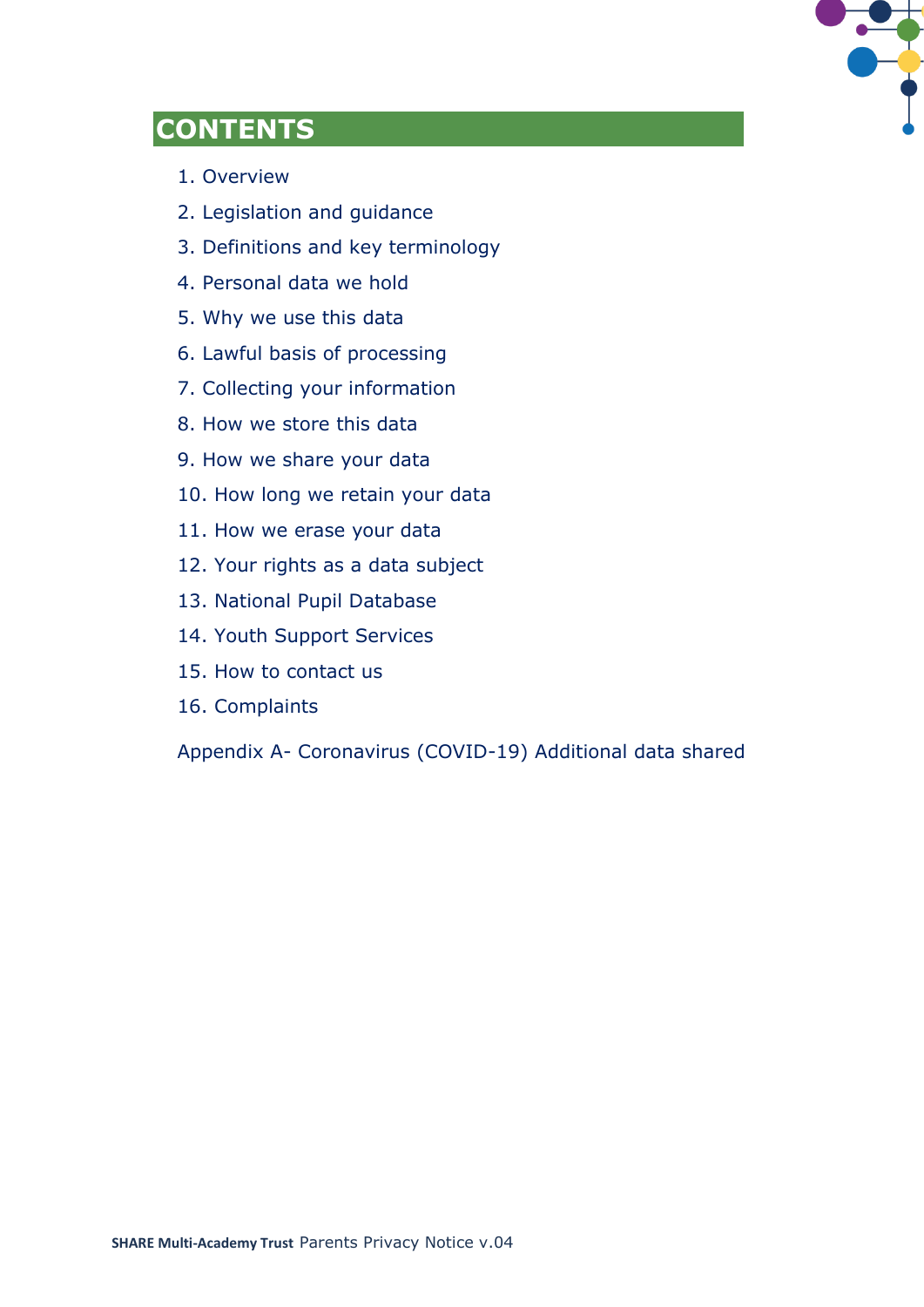

# **1. Overview**

Under the existing Data Protection Law (1998) and The General Data Protection Regulation 'GDPR' (2018) it is a requirement for all individuals to be correctly informed about what an organisation does with your personal data. SHARE MAT provide all parents/carers with the ability to view how we use personal data via a 'Privacy Notice' (also referred to as a 'Fair Processing Notice').

Within this privacy notice we aim to outline how we; collect, store, manage, edit, erase and control an individual's personal data.

At SHARE MAT we employ a Data Protection Office to oversee Data Protection and GDPR. If you wish to contact our DPO please visit the 'contact us' section within this policy.

This policy applies to all forms of personal data, including but not exclusive to, paper and electronic formats.

### **2. Legislation and guidance**

It is a requirement for all Schools and Public Authorities to adhere to the GDPR and Data Protection legislation, set out in the Data Protection Law 1998 and the GDPR 2018.

This policy is based on the guidelines set out by the Information Commissioners Office (ICO) and The General Data Protection Regulation (2018) and Data Protection (1998) legislations. This policy also follows the guidance of the Protection of Freedoms Act (2012) to ensure the protection of biometric data. In addition, this policy also complies with the Trust's funding agreements and articles of association.

#### **3. Definitions and key terminology**

All of the definitions listed below are frequently used within this policy and directly associate to the Data Protection Act (1998) and the GDPR (2018). If you require further information on any of the terminology used within this policy, please contact our DPO. All details can be found within the 'contact us' section of the policy.

| <b>Term</b>          | <b>Definition</b>                                                                                                                                                                |
|----------------------|----------------------------------------------------------------------------------------------------------------------------------------------------------------------------------|
| <b>Personal data</b> | Any information relating to an identified, or<br>identifiable, individual. Personal data is only<br>associated with a living data subject.<br>This may include the individual's: |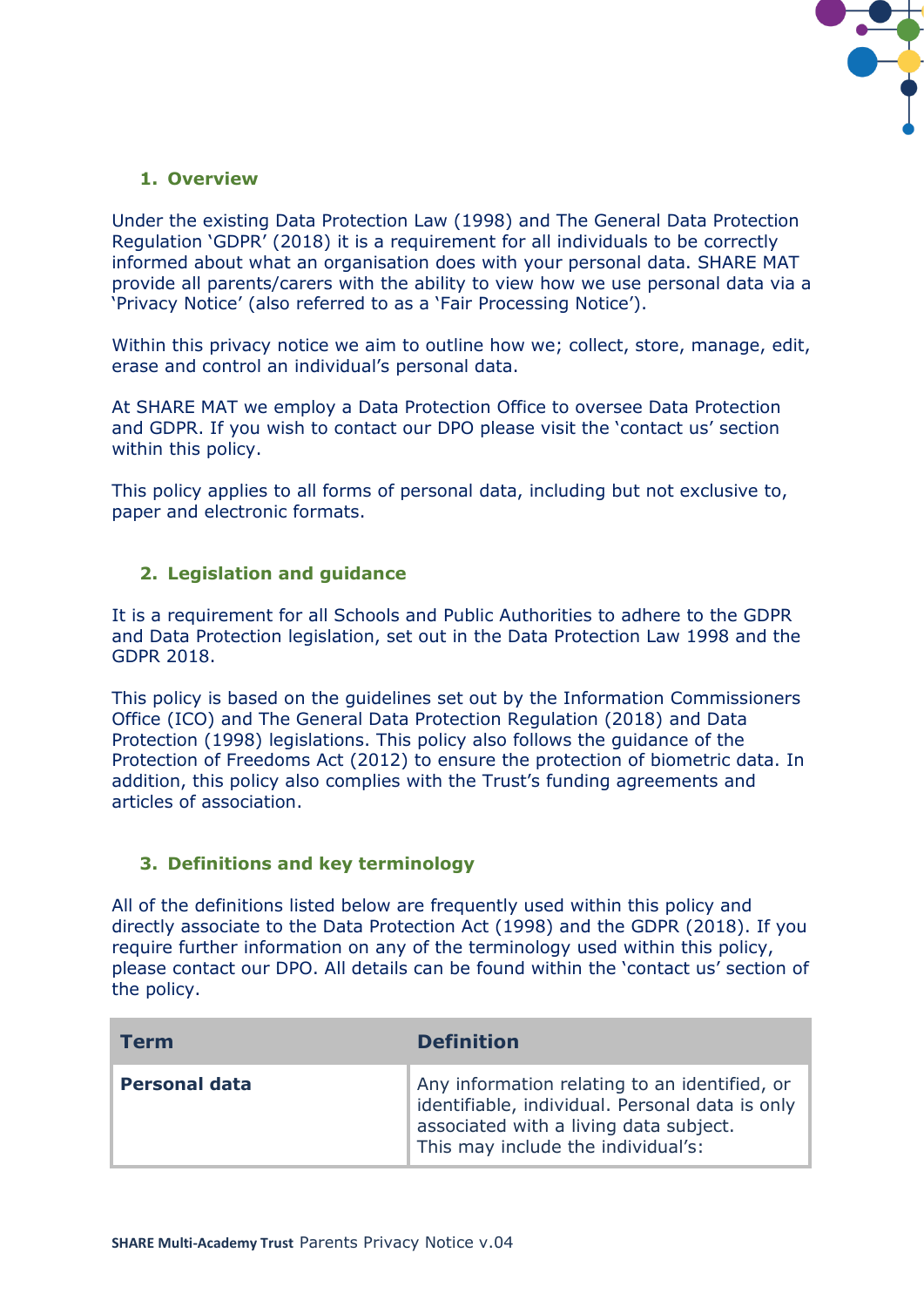

|                                               | Name (including initials)<br>$\bullet$<br>Identification number<br>Location data<br>Financial data<br>$\bullet$<br>Online identifier, such as a username<br>$\bullet$<br>It may also include factors specific to the<br>individual's physical, physiological, genetic,<br>mental, economic, cultural or social identity.                                                                                                                                                                                                                     |
|-----------------------------------------------|----------------------------------------------------------------------------------------------------------------------------------------------------------------------------------------------------------------------------------------------------------------------------------------------------------------------------------------------------------------------------------------------------------------------------------------------------------------------------------------------------------------------------------------------|
| <b>Special categories of</b><br>personal data | Personal data which is more sensitive and<br>so needs further protection, including<br>information about an individual's:<br>Racial or ethnic origin<br>$\bullet$<br>Political opinions<br>$\bullet$<br>Religious or philosophical beliefs<br>$\bullet$<br>Trade union membership<br>$\bullet$<br>Genetics<br>$\bullet$<br>Biometrics (such as fingerprints,<br>$\bullet$<br>retina and iris patterns), where used<br>for identification purposes<br>Health - physical or mental<br>$\bullet$<br>Sex life or sexual orientation<br>$\bullet$ |
| <b>Processing</b>                             | Anything done to personal data, such as;<br>Collecting<br>Recording<br>Organising<br>Structuring<br>Sharing<br>$\bullet$<br><b>Storing</b><br>Adapting<br>Altering<br>Retrieving<br>Using<br>Disseminating<br>Erasing                                                                                                                                                                                                                                                                                                                        |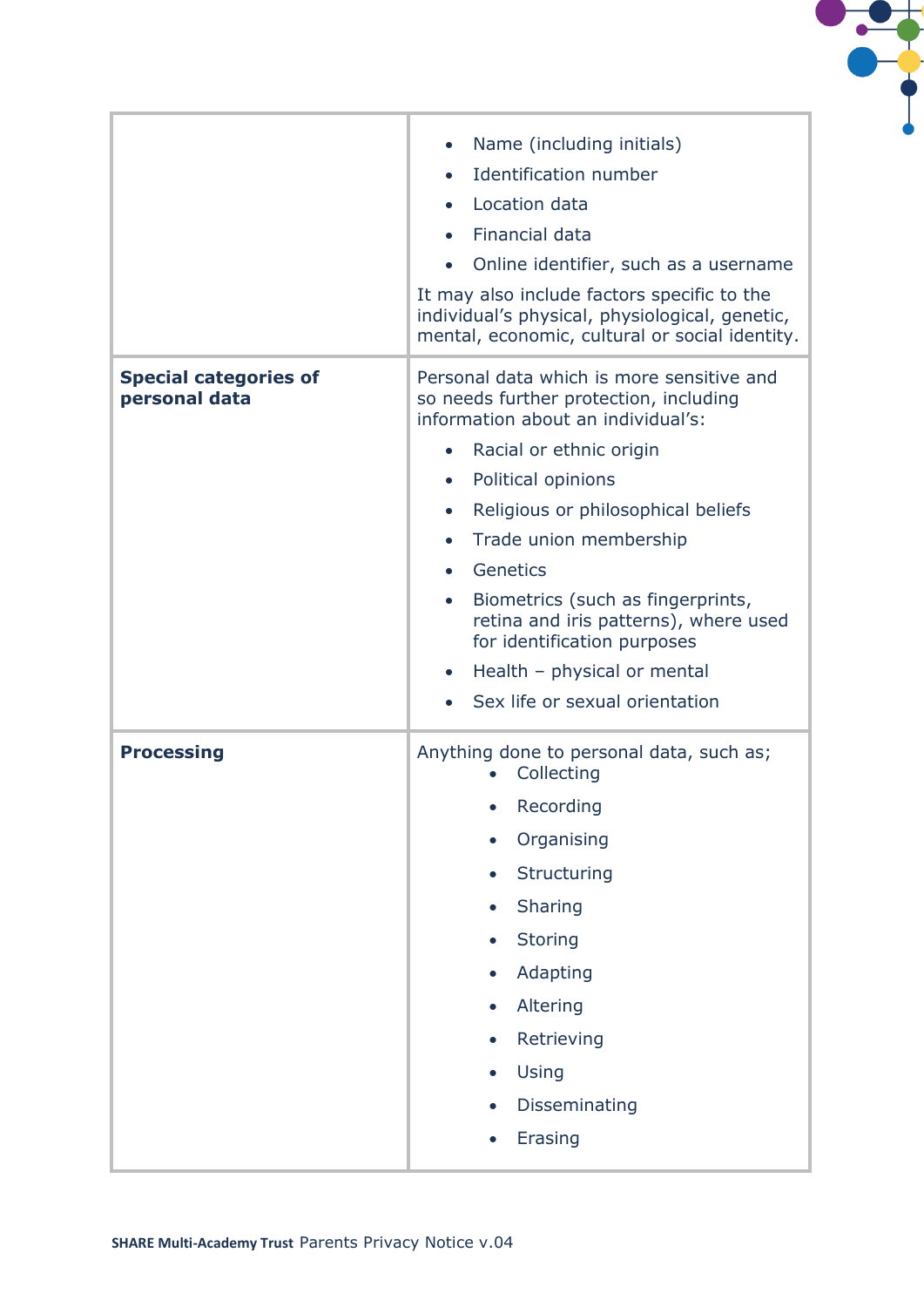

|                                                             | Destroying<br>Processing can be automated or manual.                                                                                                                                                                                 |
|-------------------------------------------------------------|--------------------------------------------------------------------------------------------------------------------------------------------------------------------------------------------------------------------------------------|
| <b>Data subject</b>                                         | The identified or identifiable individual<br>whose personal data is held or processed. A<br>data subject is any natural, living person.                                                                                              |
| <b>Data Controller</b>                                      | A person and/ or organisation that<br>determines the purposes and the means of<br>processing personal data.                                                                                                                          |
| <b>Data Processor</b>                                       | A person, organisation or other body (other<br>than an employee of the data controller)<br>who processes personal data on behalf of<br>the data controller.                                                                          |
| <b>DPO</b>                                                  | A 'DPO' is an abbreviation of the term, Data<br>Protection Officer. A DPO should be<br>appointed when any large scale processing<br>of data occurs, and/ or, processing of data<br>may be deemed a risk.                             |
| <b>Personal Data Breach or</b><br><b>Data Breech</b>        | A breach of security leading to the<br>accidental or unlawful destruction, loss,<br>alteration, unauthorised disclosure of, or<br>access to personal data.                                                                           |
| <b>The ICO</b>                                              | The ICO (Information Commissioners Office)<br>and the legal authority whom mange GDPR<br>and Data Protection.                                                                                                                        |
| <b>A DPIA (Data Protection</b><br><b>Impact Assessment)</b> | A DPIA is a process that we carry out in<br>order to assess if we are carrying out<br>process in line with relevant legislation.                                                                                                     |
| <b>SAR/DSAR</b>                                             | A 'SAR' or sometimes referred to as a<br>'DSAR', is an abbreviation of the world<br>Subject Access Request. This is when a data<br>subject formally lodges a request to view/<br>access their personal data that is held on<br>them. |

### **4. Personal data we hold**

SHARE MAT collect personal data on those with whom we engage. We only collect relevant and necessary personal data in order to complete business processes. SHARE MAT do this by carrying out a DPIA on all data that we collect to identify the lawful basis of processing.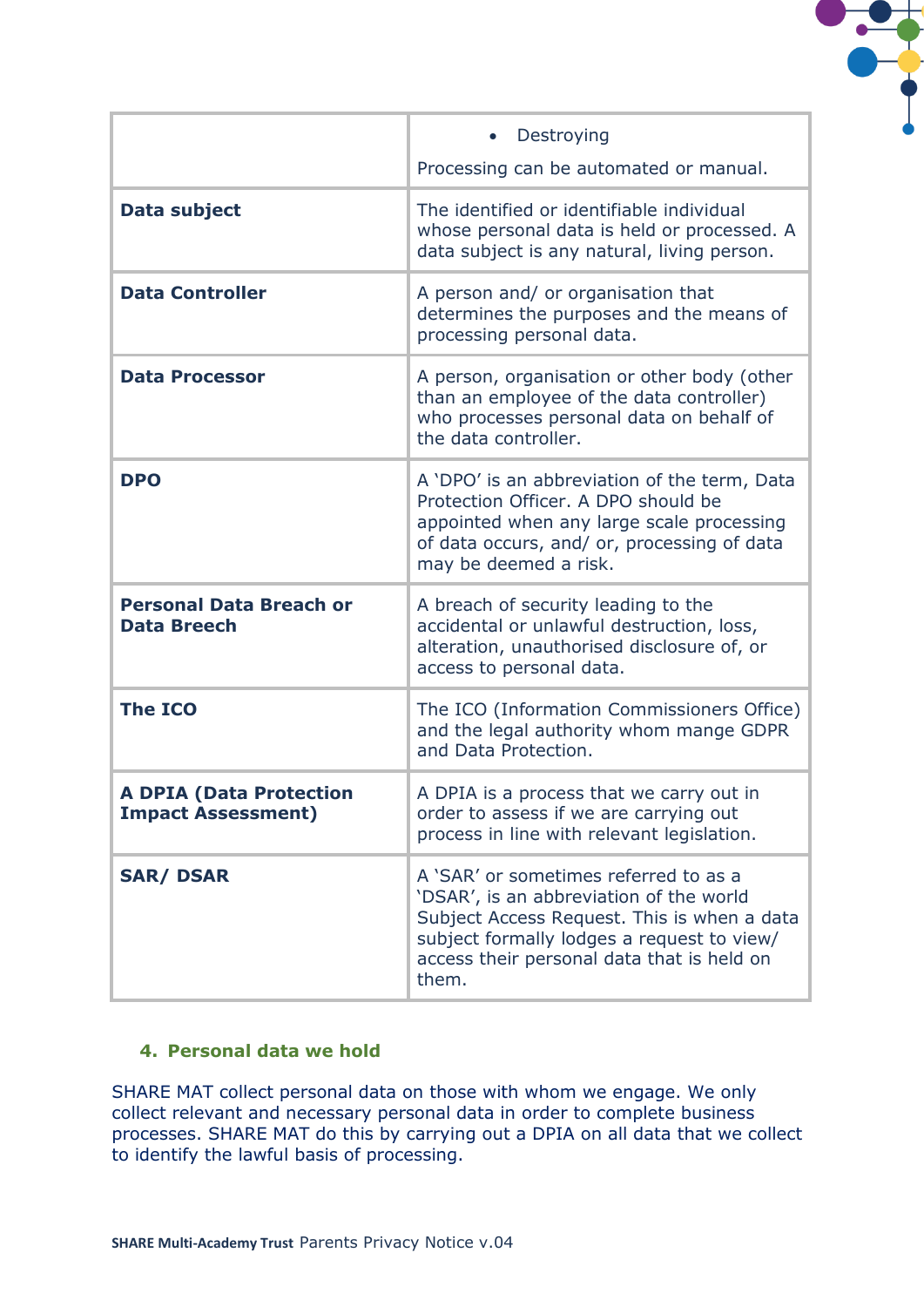

Personal data that we may choose to collect, use, store and share (when appropriate) about you, includes, but is not restricted to:

- Contact details
- Date of birth
- Identification documents
- Ethnic background
- Eligibility for free school meal, home living situations
- Safeguarding information
- Photographs
- CCTV images

As well as the information listed above, we may also collect, store and use information about you that identifies as 'special categories' of data. This is highly sensitive data. This may include information about (where applicable):

- Race, ethnicity, religious beliefs, sexual orientation and political views
- Health, including medical conditions, and sickness records

### **5. Why we use this data**

SHARE MAT collect this data in order to perform key business processes throughout the Trust. We believe we have the necessary basis for collecting and processing this data, as outlined in Article 6 of the GDPR. The data that we collect enables us to:

- Support pupil learning
- Monitor and report on pupil progress
- Provide appropriate pastoral care and support
- Protect pupil welfare
- Assess the quality of our services
- Administer admissions waiting lists
- Carry out research on our schools
- Comply with data protection laws

### **6. Lawful basis for using your data**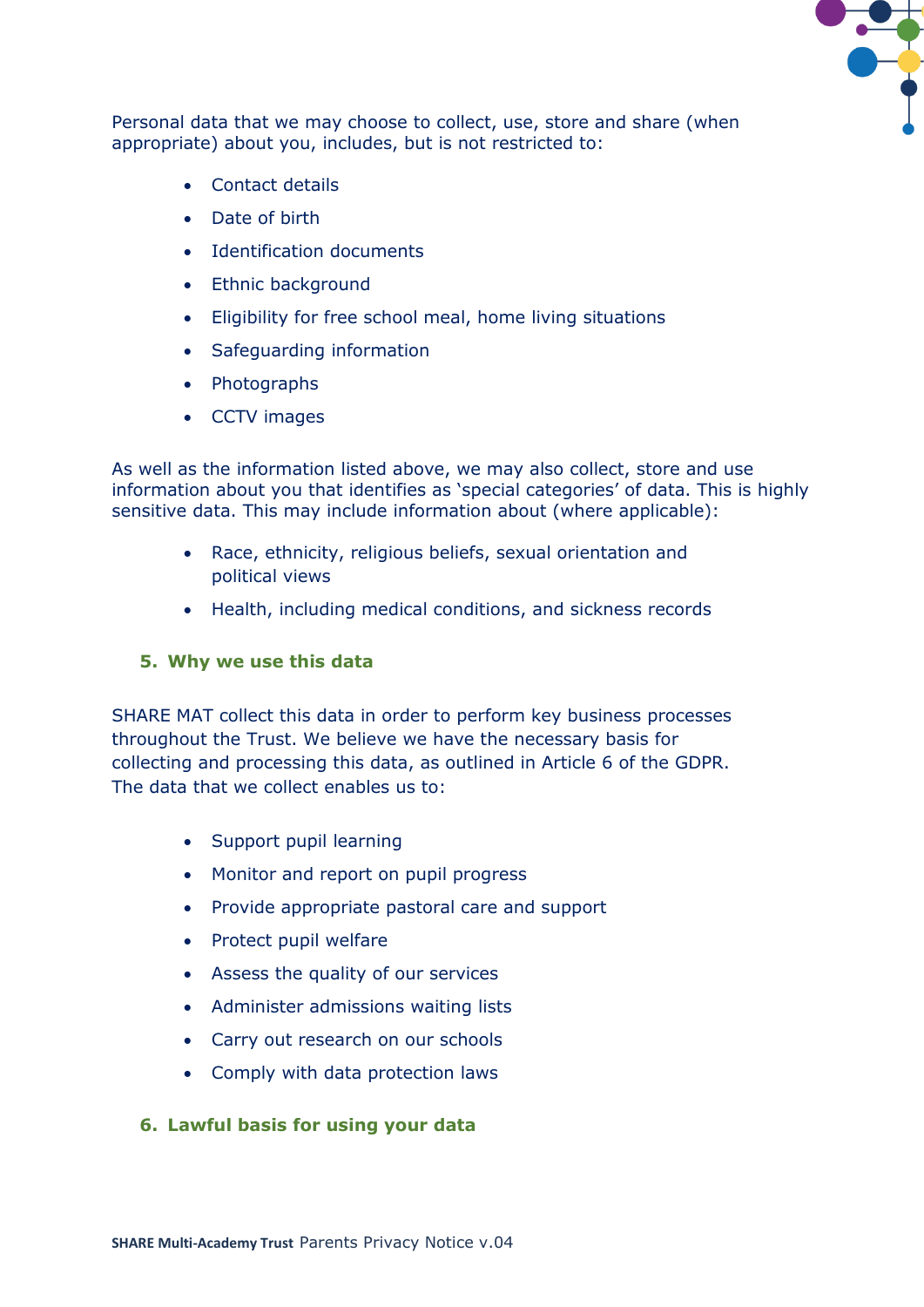

SHARE MAT follow the guidelines outlined within Article 6, The GDPR, Lawfulness of Processing, when assessing if we believe we have a lawful basis for processing your personal data. We ensure that we meet, at least one, of the minimum requirements outlined within Article 6. We only collect your personal data when we need to:

- Comply with a legal obligation
- Carry out a task in the public interest

Less commonly, we may also use personal data regarding you when:

- You have given us consent to use it in a certain way
- We need to protect yours or an individual's vital interests

Where we rely on consent to process your personal data, you have the right to retract this consent at any given time. When we ask for your consent in order to process your personal data we will make this clear and concise from the offset, along with guidance on how to retract consent if you wish to do so.

SHARE MAT will only use your data within the guidelines that is has been collect for. If we require to use your information for an additional/ further process, we will contact you to inform you of this.

### **7. Collecting your data**

SHARE MAT predominantly collect personal data from you as an essential requirement. There are occasions whereby collecting personal data is not mandatory, but that we feel it would beneficial to the Trust to do so.

In these circumstances we ensure that we have a legitimate interest when requesting this data, however, as a data subject, you have the ability to choose if you wish to provide this information.

SHARE MAT will ensure that we inform you on 'mandatory' and 'non mandatory' data collection, the consequences of not providing mandatory information and the choices you have as a data subject.

#### **8. How we store your data**

SHARE MAT ensure that all data that we store on you is secure, safe and in line with legislation.

All personal data that we collect on you, as a data subject, will be stored in a secure file. This information is restricted in use to ensure only those who need it have access. The use of the information stored within this file is restricted to the purpose that it is collected for.

The following storage rules apply: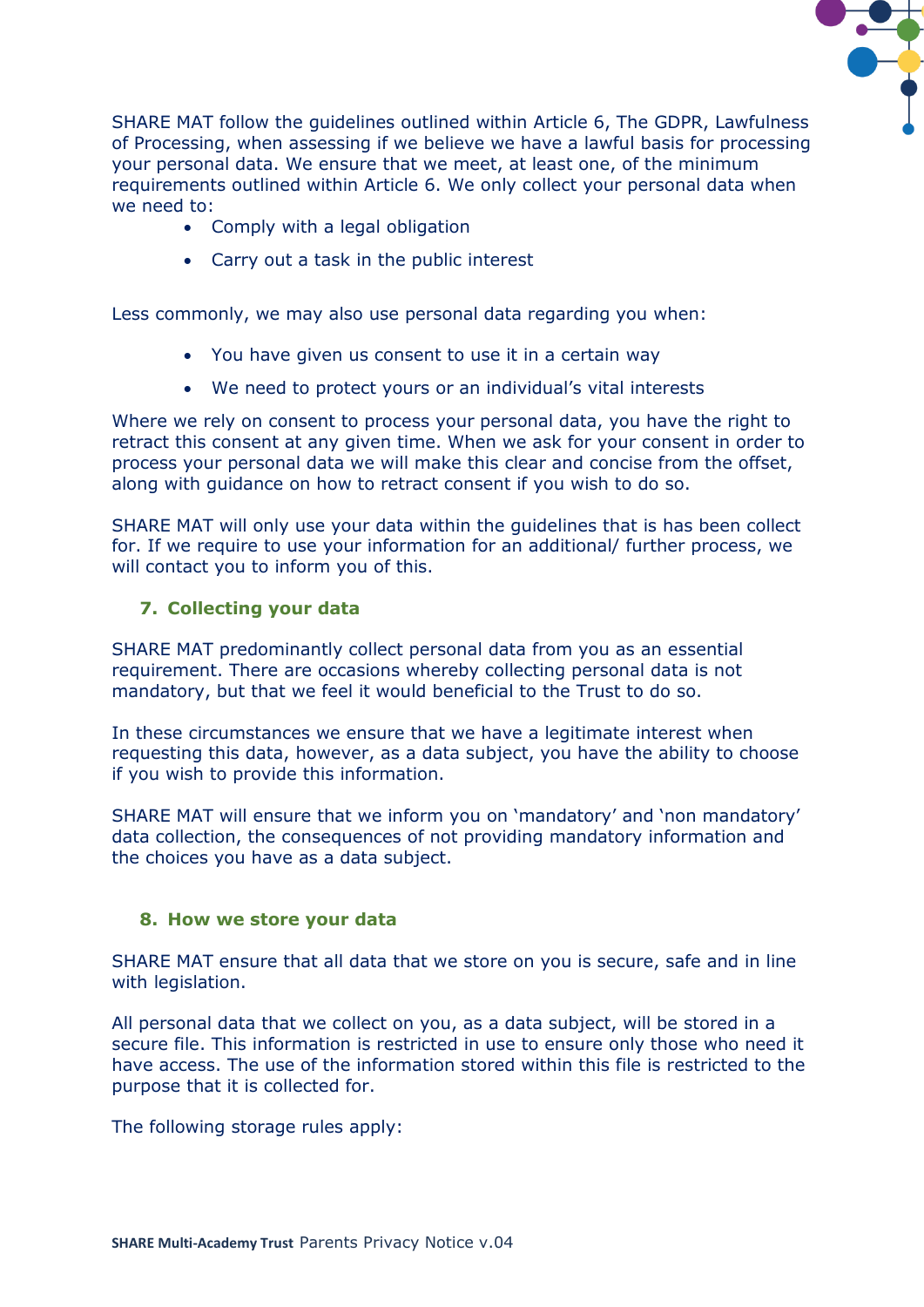

- Paper-based records and electronic devices (such as laptops and hard-drives) are kept locked and restricted when not in use
- Personal data is signed for, logged and managed when it is taken off site to ensure safe return or erasure
- The implementation of an enforced password protection policy whereby all passwords are random and non-traceable
- Encrypted software is used on all electronic tools
- Data Sharing Agreements are in place where data is required to be shared with a 3<sup>rd</sup> party, contractor or additional source

### **9. How we share your data**

SHARE MAT will not share your personal data with any 3rd parties unless we inform your or ask for your consent to do so. We may need to share data if required to do so by the law. For more information regarding situations whereby your data may be shared, please see the ICO's website.

Where it is legally required to share personal data, we may share your data with (but not limited to):

- Our local authority
- The Department of Education
- Your family or stated emergency contact
- Educators and examining bodies
- Our regulator, Ofsted
- Suppliers and service providers, all of which are covered under a Data Sharing Agreement
- Financial organisation
- Central and local government
- Our auditors
- Survey and research organisation (limited and you would be informed ahead of processing)
- Trade unions and associations
- Health authorities
- Security organisation
- Health and Social welfare associations
- Professional advisors and consultants
- Police and legal forces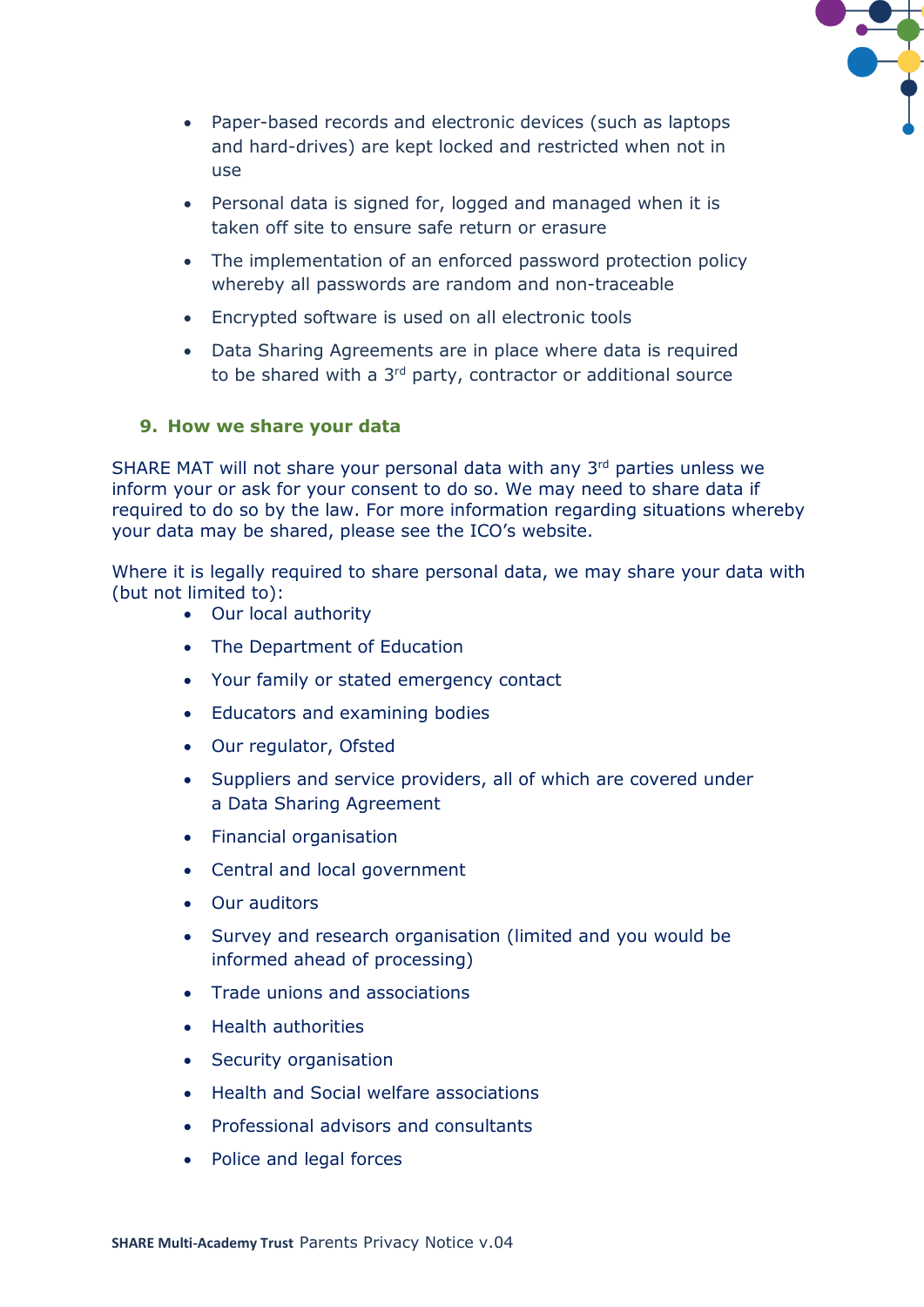

• Professional bodies

#### **10. How long we retain your data**

SHARE MAT is required, by law, to retain some of your personal data. Any data that we no longer use, but is still retained, will be stored and archived up until the point where we assess its use and decided to safely erase it.

For more information on our retention guidelines, retention policy and how long we may hold your personal information for by law please contact our DPO.

#### **11. How we erase your data**

SHARE MAT ensure that any data that is no longer of use, or deemed necessary for business processes will be correctly erased in line with data protection guidelines. Personal data will be disposed of securely, safely and effetely to give all data subjects peace of mind.

For example, we will shred or incinerate any paper-based documents that we hold on you, either in-house or contracted by a pre-approved and safe supplier. We will overwrite, redact or erase any electronic files that we hold on you, either in-house or contracted by a pre-approved and safe supplier.

### **12. Your rights as a data subject**

As part of all data protection legislation data subjects are entitled to request any personal information that is held on them by an organisation. If you wish to find out what information SHARE MAT hold on you, please complete a Subject Access Request.

If you wish to submit a Subject Access Request, please download one of our templates from either the SHARE MAT website, or from the website of the school that you are employed at. If you are having trouble accessing the template, please contact our DPO.

Once you have submitted a SAR we will:

- Give you a description of the data that we hold (where applicable)
- Explain where we received the information from (where applicable)
- Inform you who has had access to it and if it will be shared further
- Inform you if any automated decision-making has been applied, or will be applied, to this data, and inform you of the consequences of this
- Give you an accessible copy of this data (where appropriate)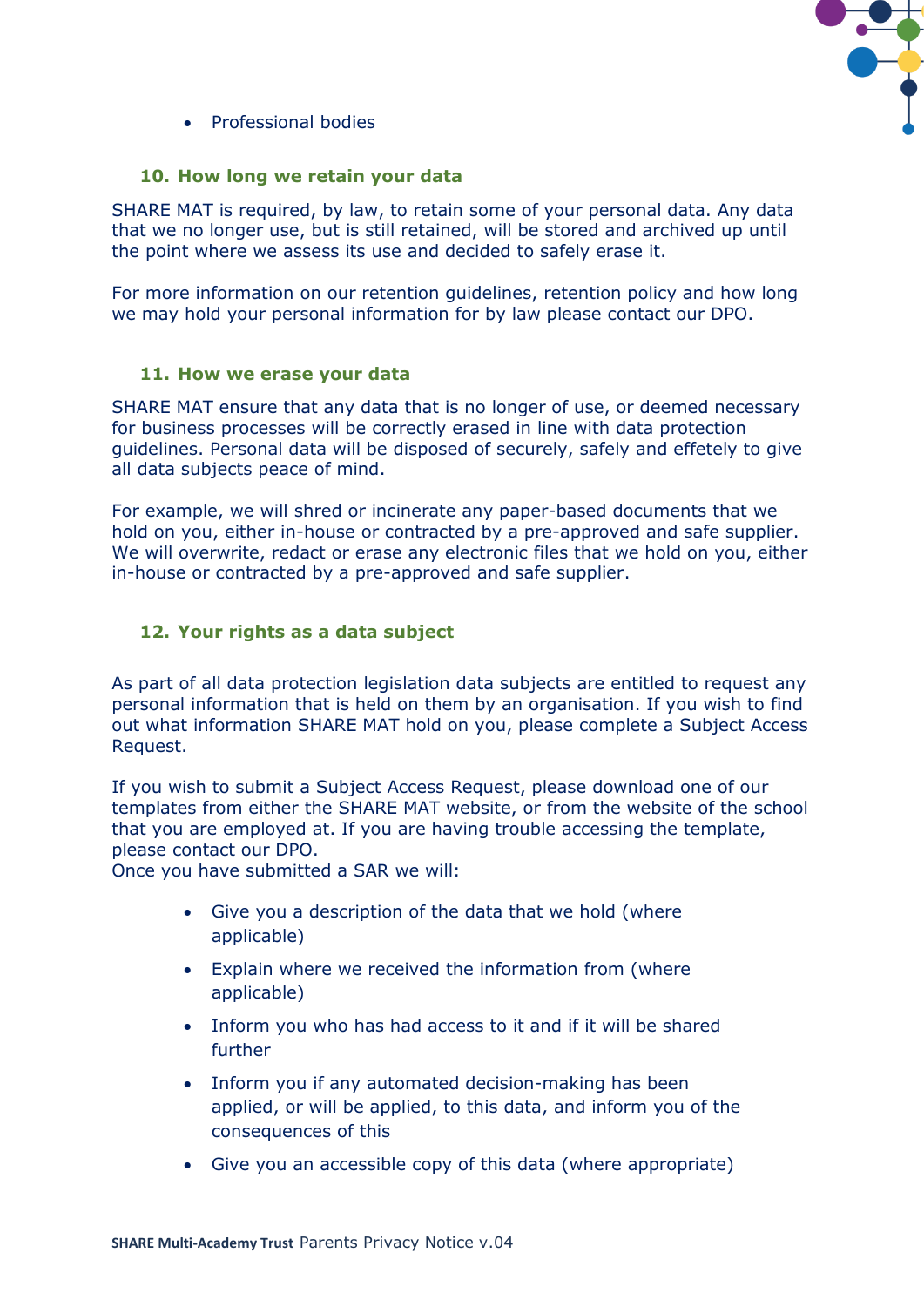

Subject Access Requests may be subject to an administrative charge dependent on the level of time require to prepare the response. You will be informed if your SAR is subject to a charge.

On occasion, we may not be able to provide a hard-copy of your data. We will give you the opportunity to view, in person, the data that we hold on you at a time that suits you.

Under data protection laws data subjects have certain rights regarding how their personal data is used, stored, managed and erased. You have the right to:

- Object to the use of your personal data if it is causing, or has cause, damage or distress
- Prevent your data being used for the purpose of direct marketing
- Object to the use of your personal data for decisions being made by automated means (by a computer or machine, instead of by a person)
- Your data records being up-to-date, accurate and relevant. If you believe they are not, please let us know
- Claim compensation for any damages caused by a breach of your rights under the data protection regulations

If you would like any more information on Subject Access Requests, please contact our Data Protection Officer.

# **13. National Pupil Database**

We are required to provide information about pupils to the Department for Education as part of statutory data collections such as the school census and early year's census.

Some of this information is then stored in the [National Pupil Database](https://www.gov.uk/government/publications/national-pupil-database-user-guide-and-supporting-information) (NPD), which is owned and managed by the Department and provides evidence on school performance to inform research.

The database is held electronically so it can easily be turned into statistics. The information is securely collected from a range of sources including schools, local authorities and exam boards.

The Department for Education may share information from the NPD with other organisations which promote children's education or wellbeing in England. Such organisations must agree to strict terms and conditions about how they will use the data.

For more information, see the Department's webpage on [how it collects and](https://www.gov.uk/data-protection-how-we-collect-and-share-research-data)  [shares research data.](https://www.gov.uk/data-protection-how-we-collect-and-share-research-data)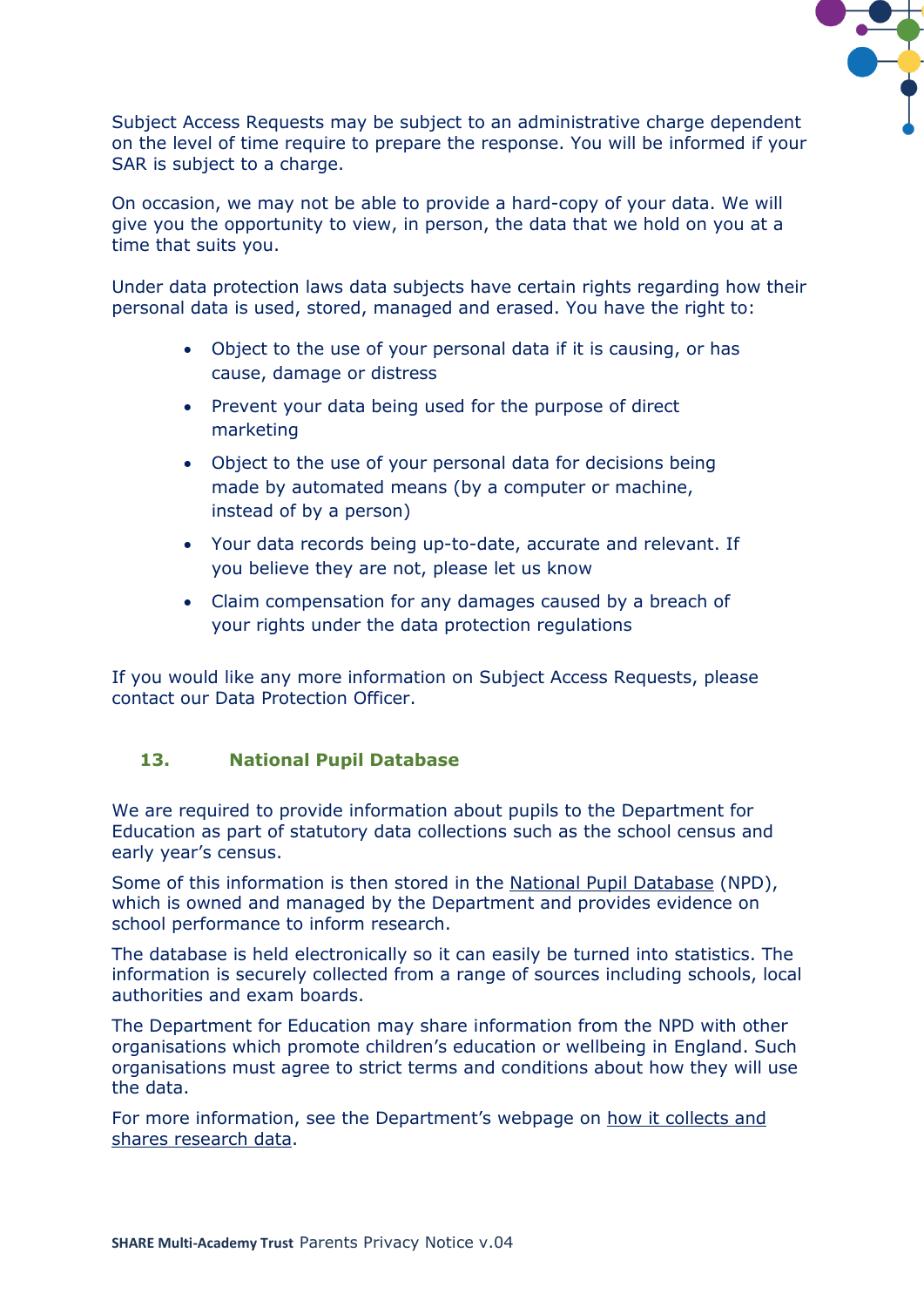

You can also [contact the Department for Education](https://www.gov.uk/contact-dfe) with any further questions about the NPD.

# **14. Youth Support Services**

Once our pupils reach the age of 13, we are legally required to pass on certain information about them to Kirklees Local Authority as it has legal responsibilities regarding the education or training of 13-19 year-olds.

This information enables it to provide youth support services, post-16 education and training services, and careers advisers.

Parents/carers, or pupils once aged 16 or over, can contact our data protection officer to request that we only pass the individual's name, address and date of birth to Kirklees Local Authority.

#### **15. How to contact us**

SHARE MAT have a designated Data Protection Officer to handle any issues or concerns that you may have regarding your data.

If you have any questions or concerns, or would like any advice regarding your data, please contact our Data Protection Officer.

**Holly Senior**- Premises, Compliance and Data Protection Officer

Email- [holly.senior@sharemat.co.uk](mailto:holly.senior@sharemat.org)

Telephone- 01484 868777

Address- Shelley College, Huddersfield Road, Shelley, HD8 8NL

### **16. Complaints, issues and escalation**

SHARE MAT take any complaints about our collection, management and use of personal data very seriously.

If you believe that the way we are processing your personal data is unfair, misleading or inappropriate, or if you have any other concerns regarding your personal data please contact our Data Protection Officer immediately.

If you believe that your complaint is not being handled effectively or you would like external advice, please contact the Information Commissioners Office:

- Report a concern online at <https://ico.org.uk/concerns/>
- Call 0303 123 1113
- Or write to: Information Commissioners Office, Wycliffe House, Water Lane, Wilmslow, Cheshire, SK9 5AF